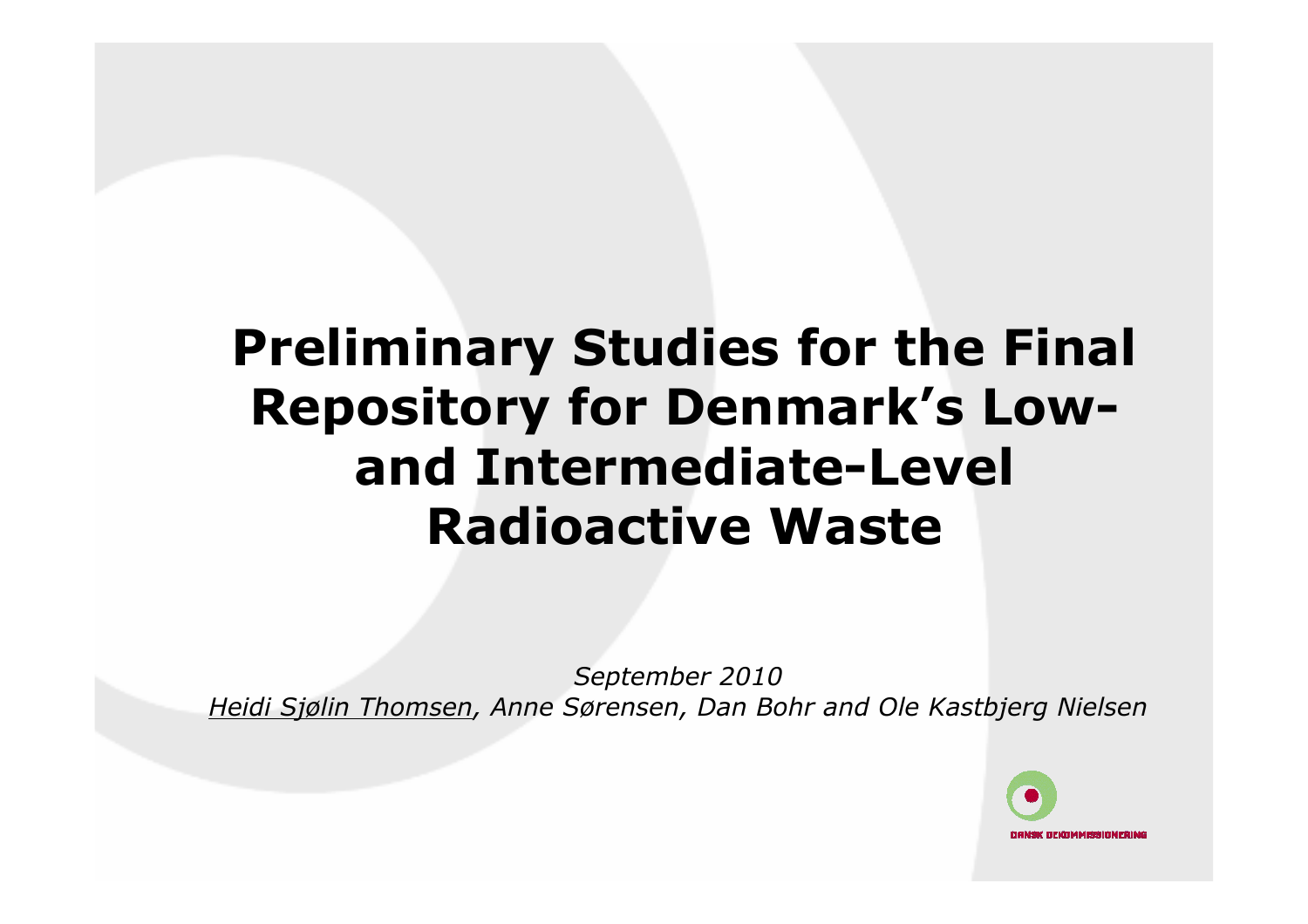#### 'Basis for decision'

•The Danish radioactive waste must be stored on Danish territory

•Existing radioactive waste, decommissioning waste and future radioactive waste produced for a number of years to come

•Lifetime of at least 300 years

•Should not depend on future generations to carry out safety procedures and monitor the waste

•Openness and dialogue with the public

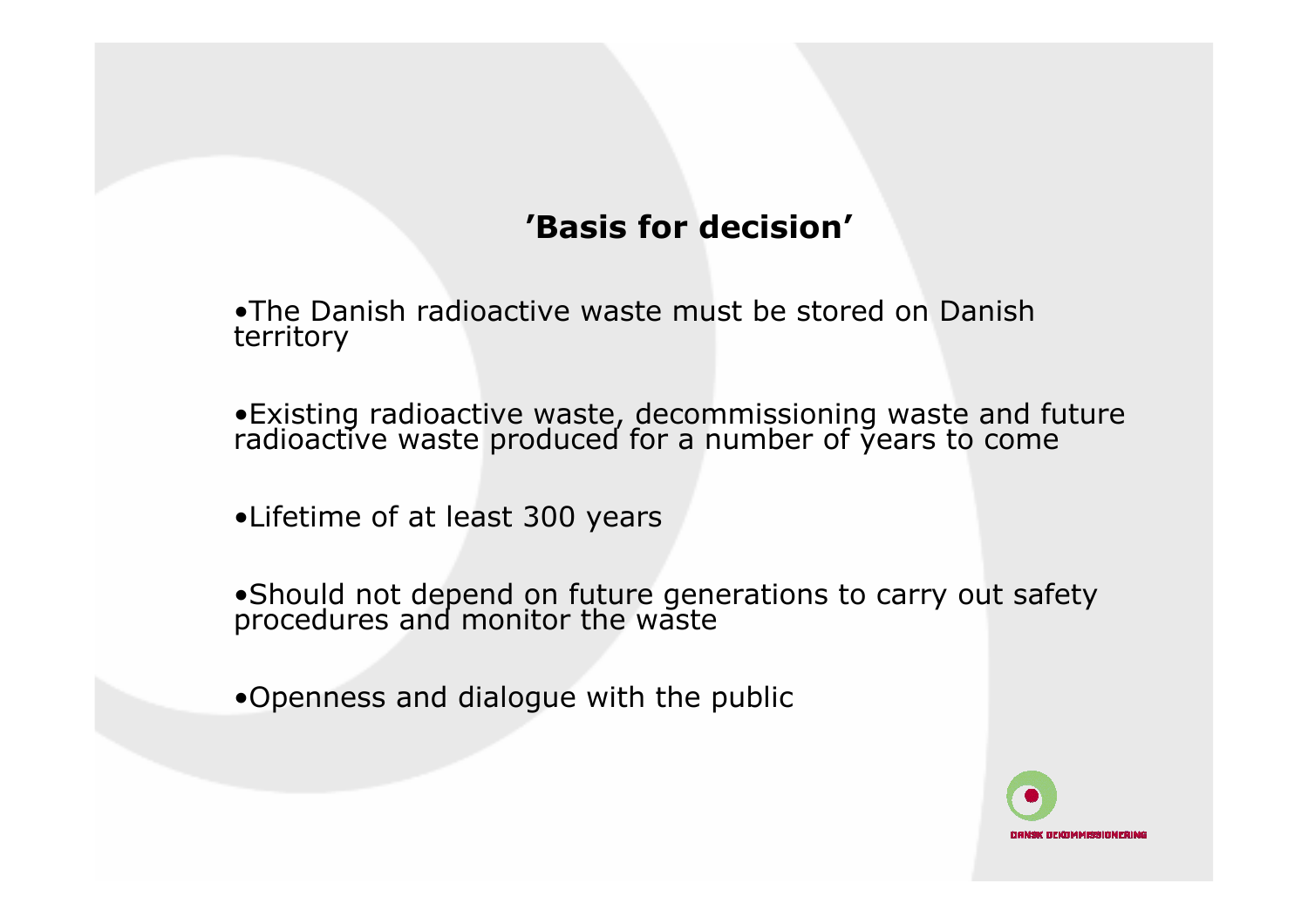#### Three different studies are carried out in parallel

•An investigation of repository concepts in relation to geology and safety analyses – Danish Decommissioning (DD)

•A study on safe transportation of radioactive waste to a future repository – The National Institute of Radiation Protection (SIS)

•A geological study describing 20 areas in Danmark suitable as sites for a final repository – The Geological Survey of Denmark and Greenland (GEUS)

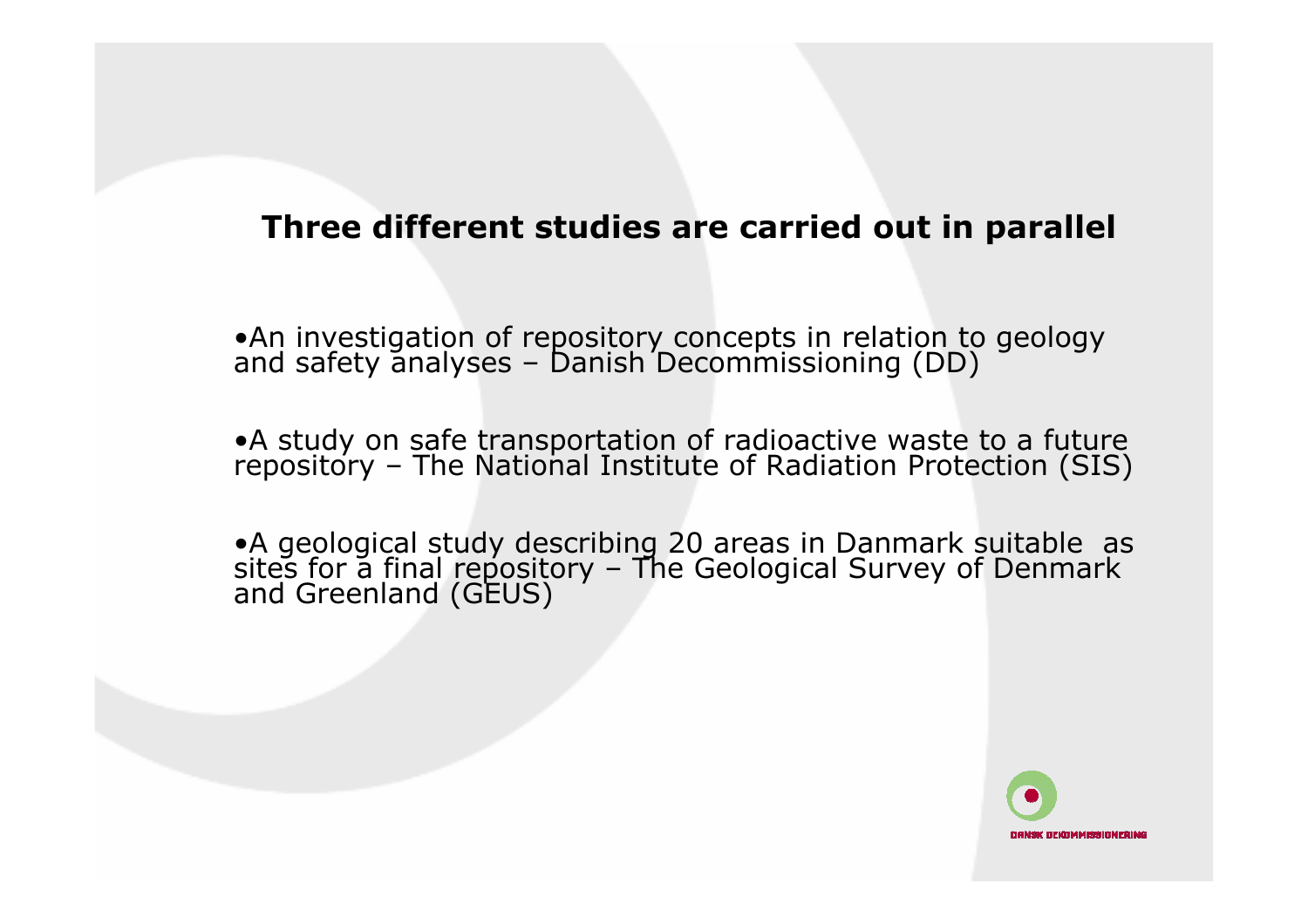## The preliminary investigations at DD (1/2)

•Three different repository concepts located in four typical Danish geological settings

•A number of scenarios:

The potential spread of radioactive material to the environment

Safety analyses

•A number of safe combinations of waste conditioning, repository concept and host geology

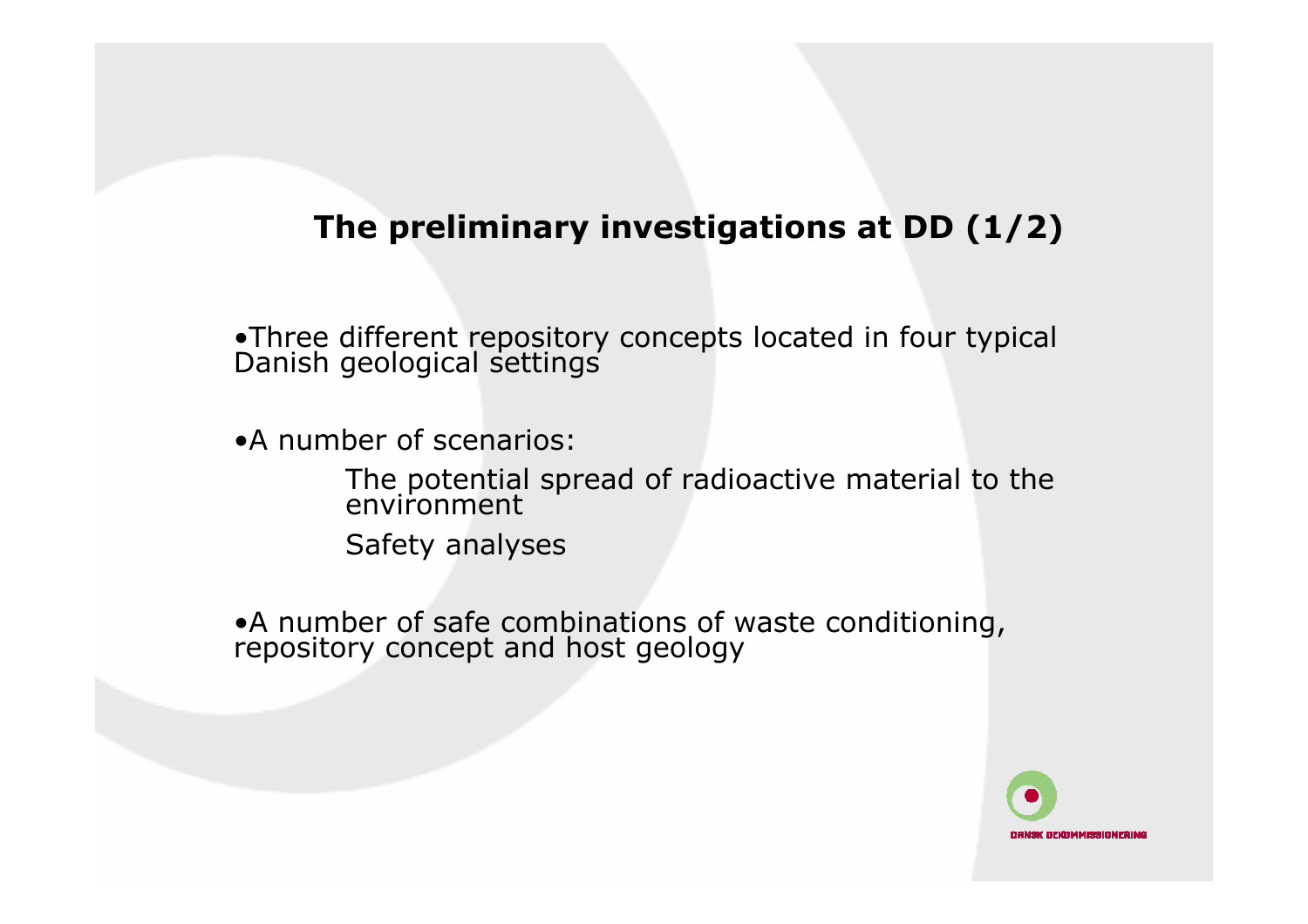## The preliminary investigations at DD (2/2)

•A draft plan for the repository including estimates of cost

•Considerations about reversibility and possible future expansions of the repository

•A plan for the next steps in the proces towards a final repository

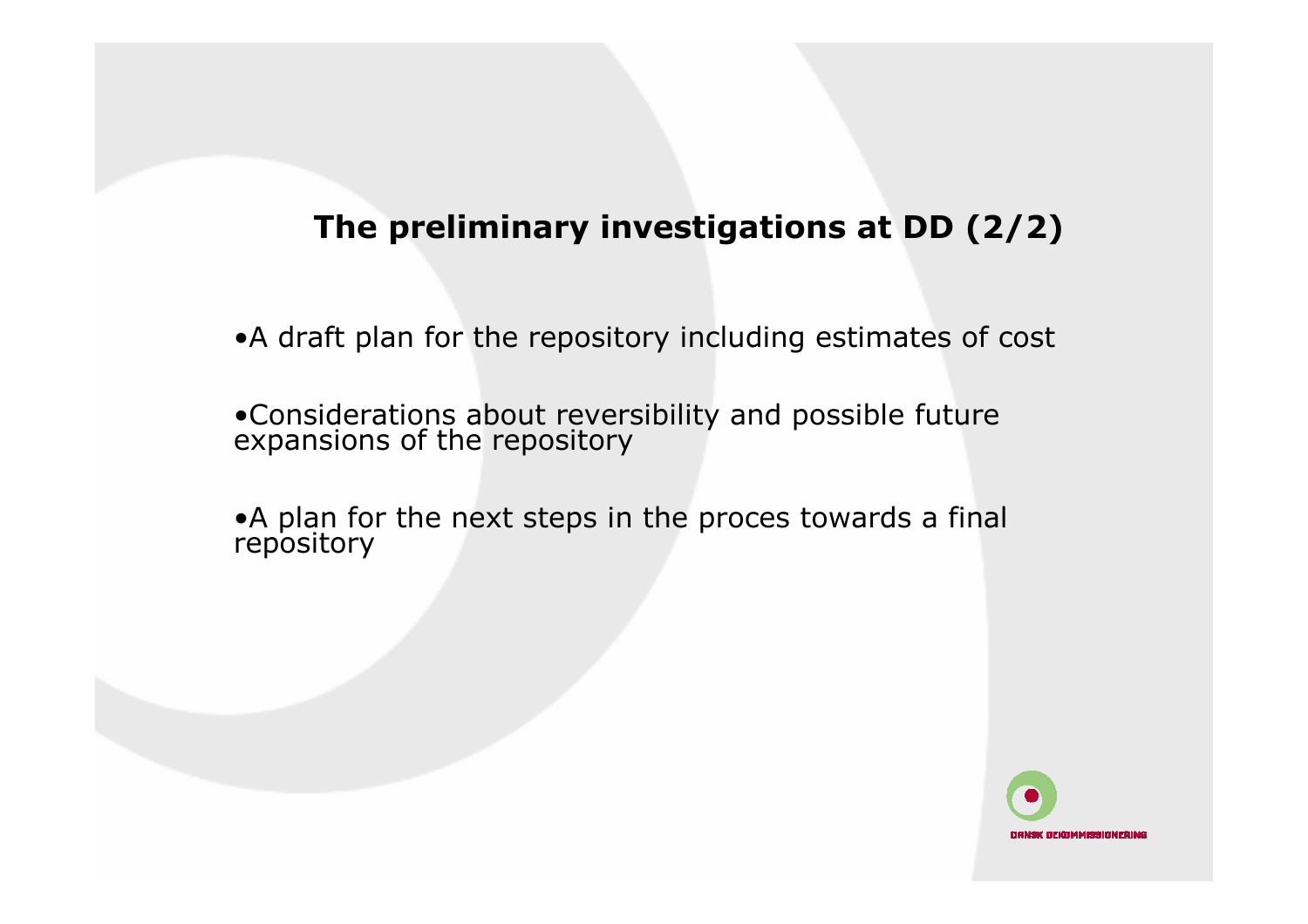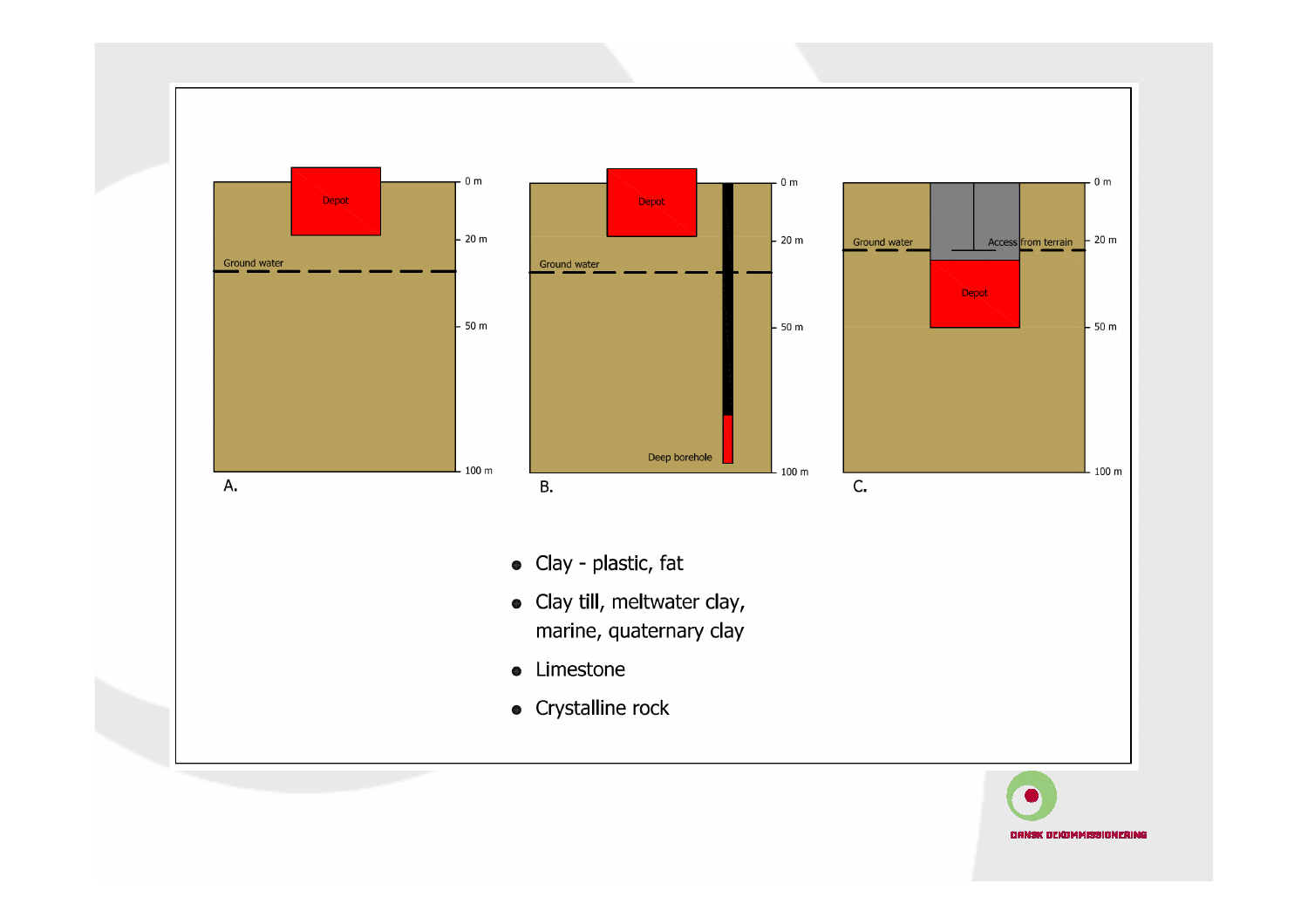## Geology

- •Typical Danish geological settings
- •Low permeability
- •Uniform and coherent layers
- •The protection of present and future drinking water resources has to be considered

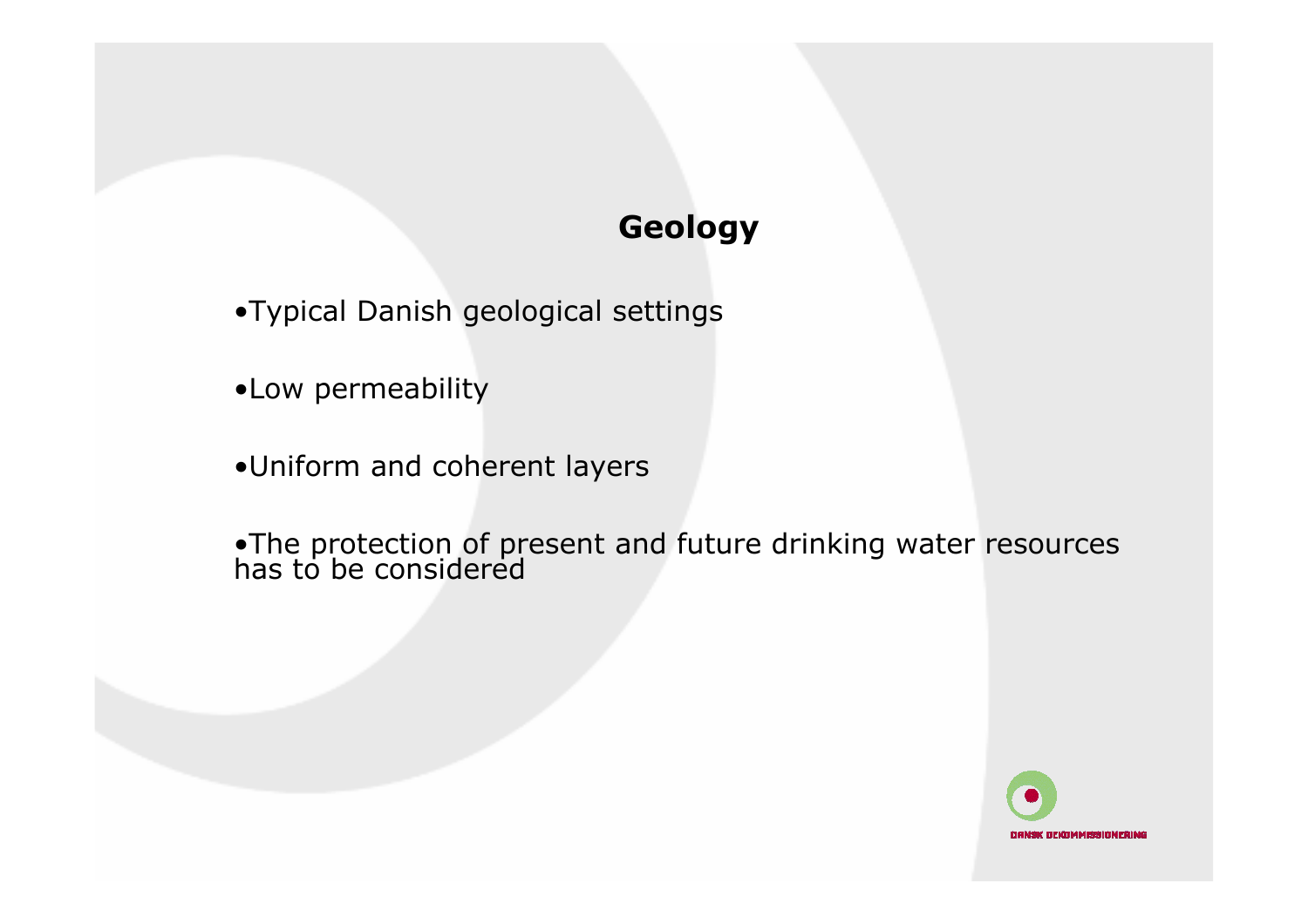#### Three types of waste containers

•Concrete-lined waste drums (210 l outer volume, capacity ca. 100 l)

•Steel containers (212x147x139 cm) made from 10 mm steelplates and the contract of the contract of the contract of the contract of the contract of the contract of the

•10' ISO containers, half height, (299x244x130 cm)

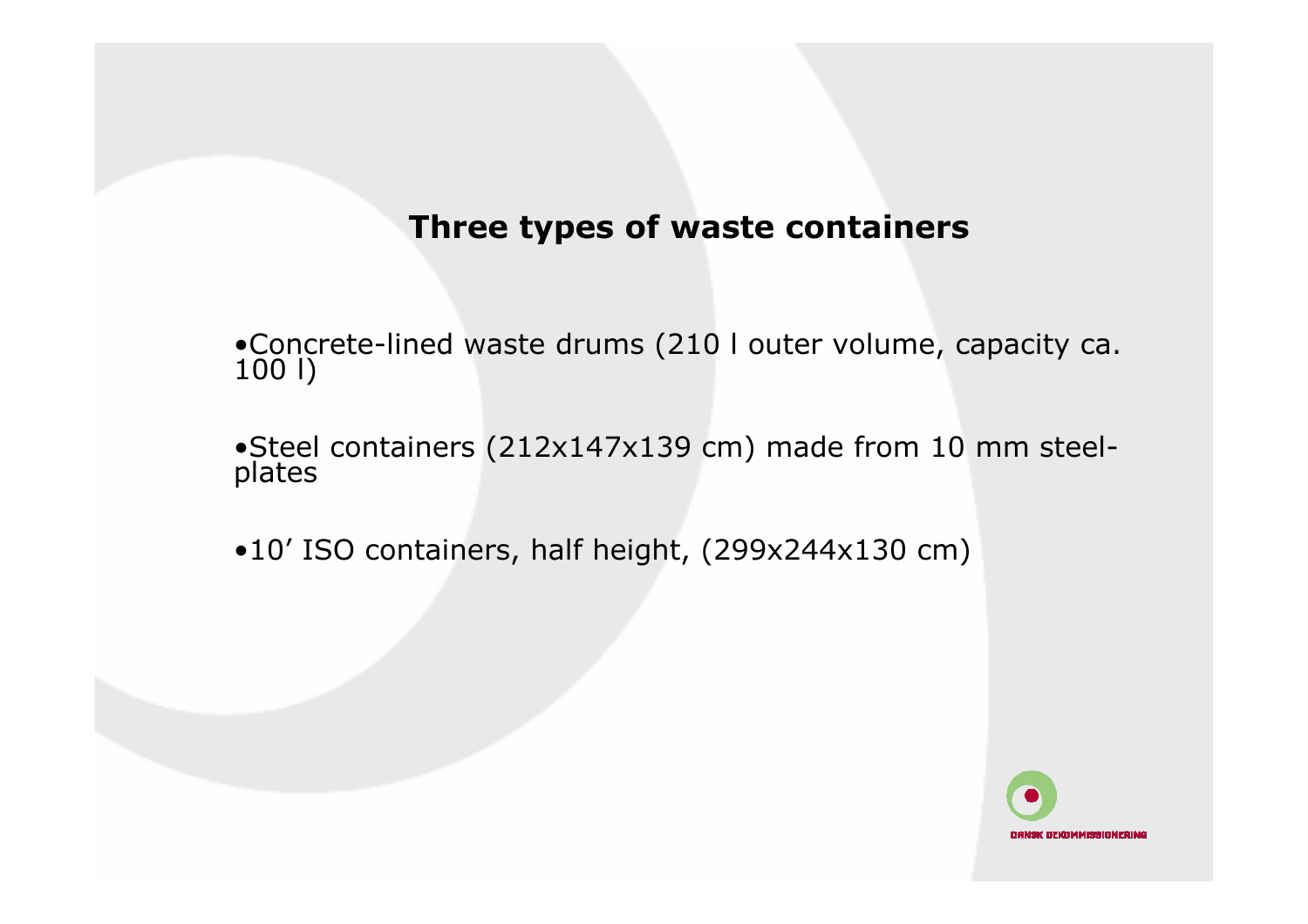#### The waste

•Existing LILW from the operations at the nuclear facilities at Risø

•Existing LLW from external users (hospitals, industry and universities)

•Decommissioning waste from the nuclear facilities at the Risø area

•Special waste (mainly spent fuel used for post irradiation experiments)

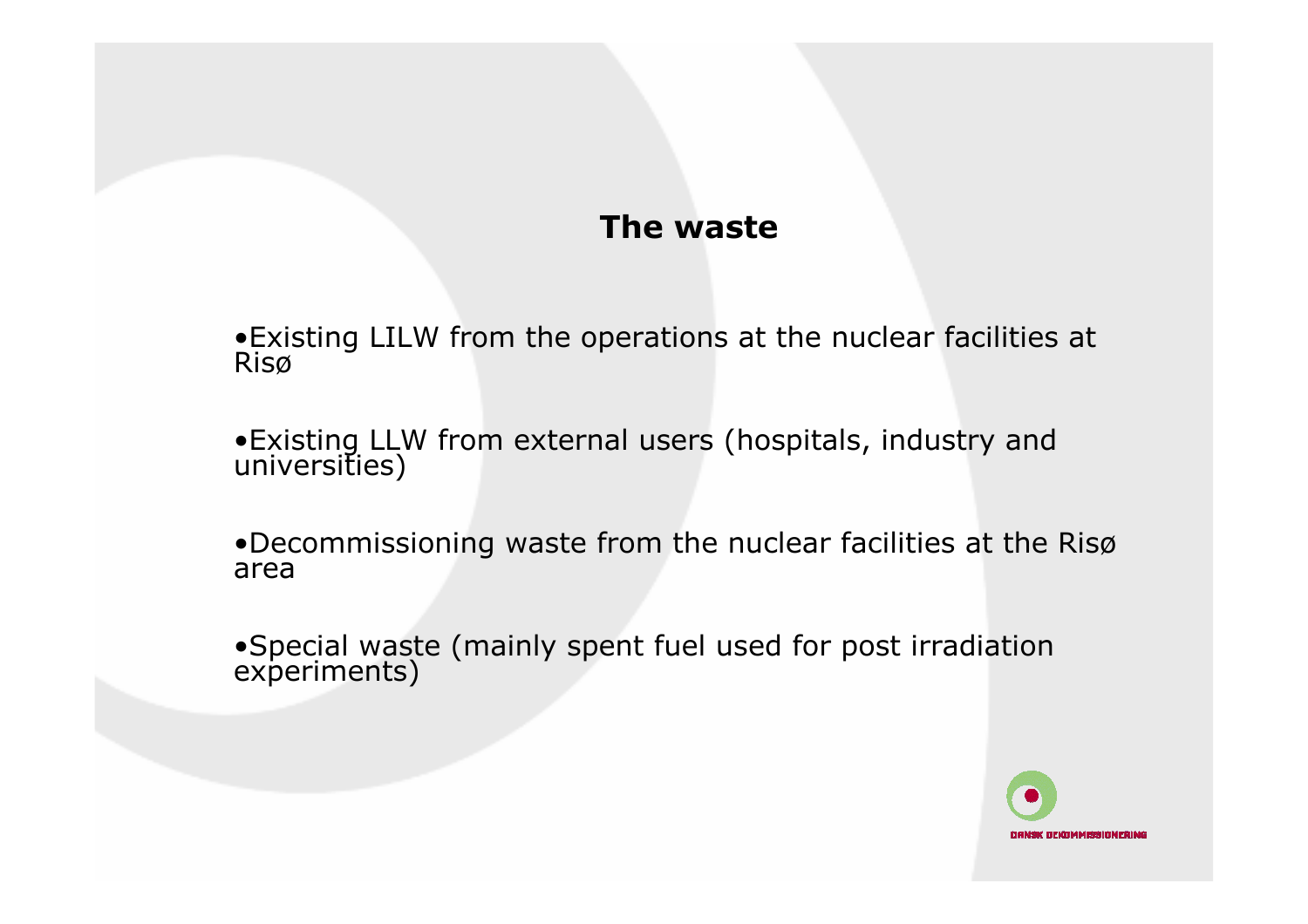## Safety analyses

- •The repository design and materials
- •Any natural processes that could affect the repository
- •Possible reactions between the waste and the surrounding barriers
- •The possibility of human intrusion